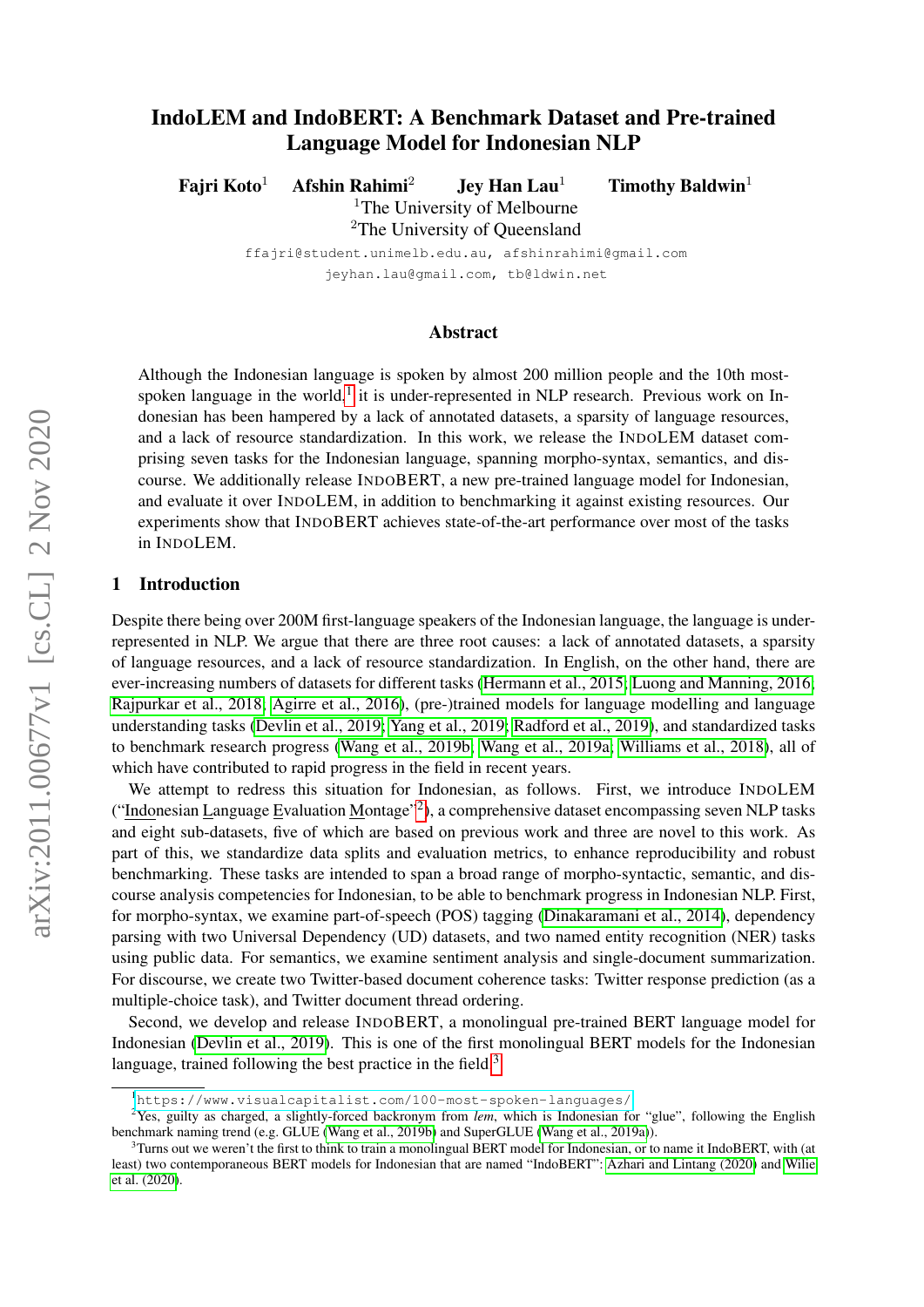Our contributions in this paper are: (1) we release INDOLEM, which is by far the most comprehensive NLP dataset for Indonesian, and intended to provide a benchmark to catalyze further NLP research on the language; (2) as part of INDOLEM, we develop two novel discourse tasks and datasets; and (3) we follow best practice in developing and releasing for general use INDOBERT, a BERT model for Indonesian, which we show to be superior to existing pre-trained models based on INDOLEM. The INDOLEM dataset, INDOBERT model, and all code associated with this paper can be accessed at: <https://indolem.github.io>.

## 2 Related Work

To comprehensively evaluate natural language understanding (NLU) methods for English, collections of tools and corpora such as GLUE [\(Wang et al., 2019b\)](#page-12-2) and SuperGLUE [\(Wang et al., 2019a\)](#page-12-3) have been proposed. Generally, such collections aim to benchmark models across various NLP tasks covering a variety of corpus sizes, domains, and task formulations. GLUE comprises nine language understanding tasks built on existing public datasets, while SuperGLUE is a set of eight tasks that is not only diverse in task format but also includes low-resource settings. SuperGLUE is a more challenging framework, and BERT models trail human performance by 20 points at the time of writing.

In the cross-lingual setting, XGLUE [\(Liang et al., 2020\)](#page-11-1) was introduced as a benchmark dataset that covers nearly 20 languages. Unlike GLUE, XGLUE includes language generation tasks such as question and headline generation. One of the largest cross-lingual corpora is dependency parsing provided by Universal Dependencies.<sup>[4](#page-1-0)</sup> It has consistent annotation of 150 treebanks across 90 languages, constructed through an open collaboration involving many contributors. Recently, other cross-lingual benchmarks have been introduced, such as [Hu et al. \(2020\)](#page-10-3) and [Lewis et al. \(2020\)](#page-11-2). While these three cross-lingual benchmarks contain some resources/datasets for Indonesian, the coverage is low and data is limited.

Beyond the English and cross-lingual settings, ChineseGLUE<sup>[5](#page-1-1)</sup> is a comprehensive NLU collection for Mandarin Chinese, covering eight different tasks. For the Vietnamese language, [Nguyen and Nguyen](#page-11-3) [\(2020\)](#page-11-3) gathered a dataset covering four tasks (NER, POS tagging, dependency parsing, and language inference), and empirically evaluated them against a monolingual BERT. Elsewhere, there are individual efforts to maintain a systematic catalogue of tasks and datasets, and state-of-the-art methods for each across multiple languages,<sup>[6](#page-1-2)</sup> including one specifically for Indonesian.<sup>[7](#page-1-3)</sup> However, there is no comprehensive dataset for evaluating NLU systems in the Indonesian language, a void which we seek to fill with INDOLEM.

# 3 INDOBERT

Transformers [\(Vaswani et al., 2017\)](#page-12-5) have driven substantial progress in NLP research based on pretrained models in the last few years. Although attention-based models are data- and GPU-hungry, the full attention mechanisms and parallelism offered by the transformer are highly compatible with the high levels of parallelism that GPU computation offers, and have been shown to be highly effective at capturing the syntax [\(Jawahar et al., 2019\)](#page-10-4) and sentence semantics of text [\(Sun et al., 2019\)](#page-12-6). In particular, transformer-based language models [\(Devlin et al., 2019;](#page-10-1) [Radford et al., 2018;](#page-12-7) [Conneau and](#page-10-5) [Lample, 2019;](#page-10-5) [Raffel et al., 2019\)](#page-12-8) pre-trained on large volumes of text based on simple tasks such as masked word prediction and sentence ordering prediction, have quickly become ubiquitous in NLP and driven substantial empirical gains across tasks including NER [\(Devlin et al., 2019\)](#page-10-1), POS tagging [\(Devlin](#page-10-1) [et al., 2019\)](#page-10-1), single document summarization [\(Liu and Lapata, 2019\)](#page-11-4), syntactic parsing [\(Kitaev et al.,](#page-10-6) [2019\)](#page-10-6), and discourse analysis [\(Nie et al., 2019\)](#page-11-5). However, this effect has been largely observed for high-resource languages such as English.

INDOBERT is a transformer-based model in the style of BERT [\(Devlin et al., 2019\)](#page-10-1), but trained purely as a masked language model trained using the Huggingface<sup>[8](#page-1-4)</sup> framework, following the default configura-

<span id="page-1-0"></span><sup>4</sup><https://universaldependencies.org/>

<span id="page-1-1"></span><sup>5</sup><https://github.com/ChineseGLUE/ChineseGLUE>

<span id="page-1-2"></span><sup>6</sup><https://github.com/sebastianruder/NLP-progress>

<span id="page-1-3"></span><sup>7</sup><https://github.com/kmkurn/id-nlp-resource>

<span id="page-1-4"></span><sup>8</sup><https://huggingface.co/>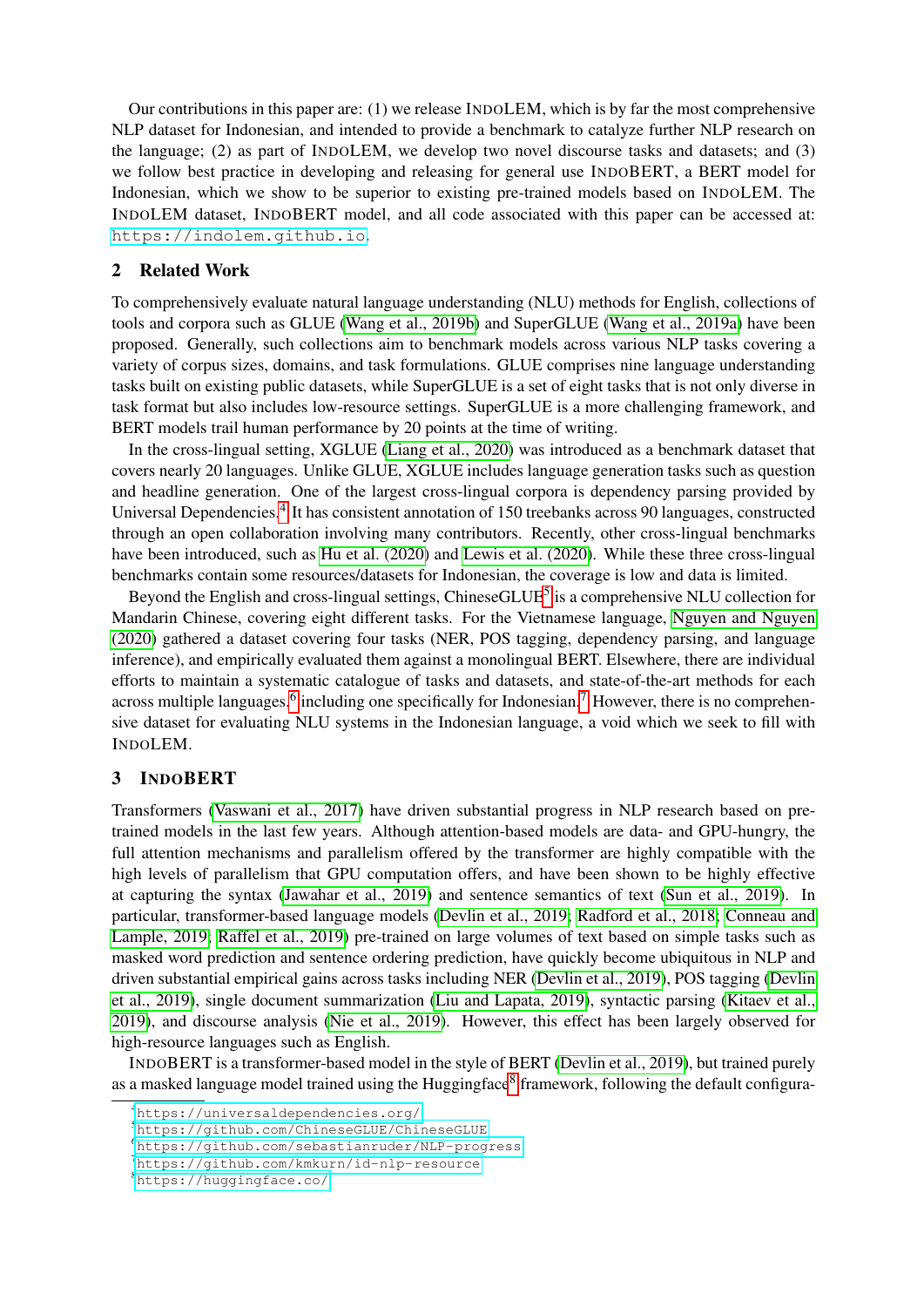<span id="page-2-5"></span>

| Data                                          | #train | #dev | #test | 5-Fold         | <b>Evaluation</b> |
|-----------------------------------------------|--------|------|-------|----------------|-------------------|
| <b>Morpho-syntax/Sequence Labelling Tasks</b> |        |      |       |                |                   |
| POS Tagging*                                  | 7,222  | 802  | 2,006 | Yes            | Accuracy          |
| <b>NER UI</b>                                 | 1,530  | 170  | 425   | N <sub>0</sub> | micro-averaged F1 |
| <b>NER UGM</b>                                | 1,687  | 187  | 469   | N <sub>0</sub> | micro-averaged F1 |
| UD-Indonesian $GSD^*$                         | 4,477  | 559  | 557   | N <sub>0</sub> | UAS, LAS          |
| UD-Indonesian PUD (Corrected Version)         | 700    | 100  | 200   | <b>Yes</b>     | UAS, LAS          |
| <b>Semantic Tasks</b>                         |        |      |       |                |                   |
| Sentiment Analysis                            | 3,638  | 399  | 1,011 | <b>Yes</b>     | F1                |
| IndoSum*                                      | 14,262 | 750  | 3,762 | Yes            | <b>ROUGE</b>      |
| <b>Coherency Tasks</b>                        |        |      |       |                |                   |
| <b>Next Tweet Prediction (NTP)</b>            | 5,681  | 811  | 1,890 | N <sub>0</sub> | Accuracy          |
| <b>Tweet Ordering</b>                         | 5,327  | 760  | 1,521 | Yes            | <b>Rank Corr</b>  |

Table 1: Summary of datasets incorporated in INDOBERT. Datasets marked with '\*' were already available with canonical splits.

tion for BERT-Base (uncased). It has 12 hidden layers each of 768d, 12 attention heads, and feed-forward hidden layers of 3,072d. We modify the Huggingface framework to read a separate text stream for dif-ferent document blocks,<sup>[9](#page-2-0)</sup> and set the training to use 512 tokens per batch. We train INDOBERT with 31,923-size Indonesian WordPiece vocabulary.

In total, we train INDOBERT over 220M words, aggregated from three main sources: (1) Indonesian Wikipedia (74M words); (2) news articles from Kompas,<sup>[10](#page-2-1)</sup> Tempo<sup>[11](#page-2-2)</sup> [\(Tala et al., 2003\)](#page-12-9), and Liputan6<sup>[12](#page-2-3)</sup> (55M words in total); and (3) an Indonesian Web Corpus [\(Medved and Suchomel, 2017\)](#page-11-6) (90M words). After preprocessing the corpus into 512-token document blocks, we obtain 1,067,581 train instances and 13,985 development instances (without reduplication). In training, we use 4 Nvidia V100 GPUs (16GB each) with a batch size of 128, learning rate of 1e-4, the Adam optimizer, and a linear scheduler. We trained the model for 2.4M steps (180 epochs) for a total of 2 calendar months,<sup>[13](#page-2-4)</sup> with the final perplexity over the development set being 3.97 (similar to English BERT-base).

# 4 INDOLEM: Tasks

In this section, we present an overview of INDOLEM, in terms of the NLP tasks and sub-datasets it includes. We group the tasks into three categories: morpho-syntax/sequence labelling, semantics, and discourse coherence. We summarize the sub-datasets include in INDOLEM in Table [1,](#page-2-5) in addition to detailing related work on the respective tasks.

## 4.1 Morpho-syntax and Sequence Labelling Tasks

Part-of-speech (POS) tagging. The first Indonesian POS tagging work was done over a 15K-token dataset. [Pisceldo et al. \(2009\)](#page-12-10) defines 37 tags covering five main POS tags: *kata kerja* (verb), *kata sifat* (adjective), *kata keterangan* (adverb), *kata benda* (noun), and *kata tugas* (function words). They utilized news domain and partial data from the PanLocalisation project ("PANL10N"<sup>[14](#page-2-6)</sup>). In total, "PANL10N" comprises 900K tokens, and was generated by machine-translating an English POS-tagged dataset and noisily projecting the POS tags from English to the Indonesian translations.

<span id="page-2-0"></span><sup>&</sup>lt;sup>9</sup>The existing implementation merges all documents into one text stream

<span id="page-2-1"></span><sup>10</sup><https://kompas.com>

<span id="page-2-2"></span><sup>11</sup><https://koran.tempo.co>

<span id="page-2-3"></span><sup>12</sup><https://liputan6.com>

<span id="page-2-4"></span><sup>&</sup>lt;sup>13</sup>We checkpointed the model at 1M and 2M steps, and found that 2M steps yielded a lower perplexity over the dev set.

<span id="page-2-6"></span><sup>14</sup><http://www.panl10n.net/>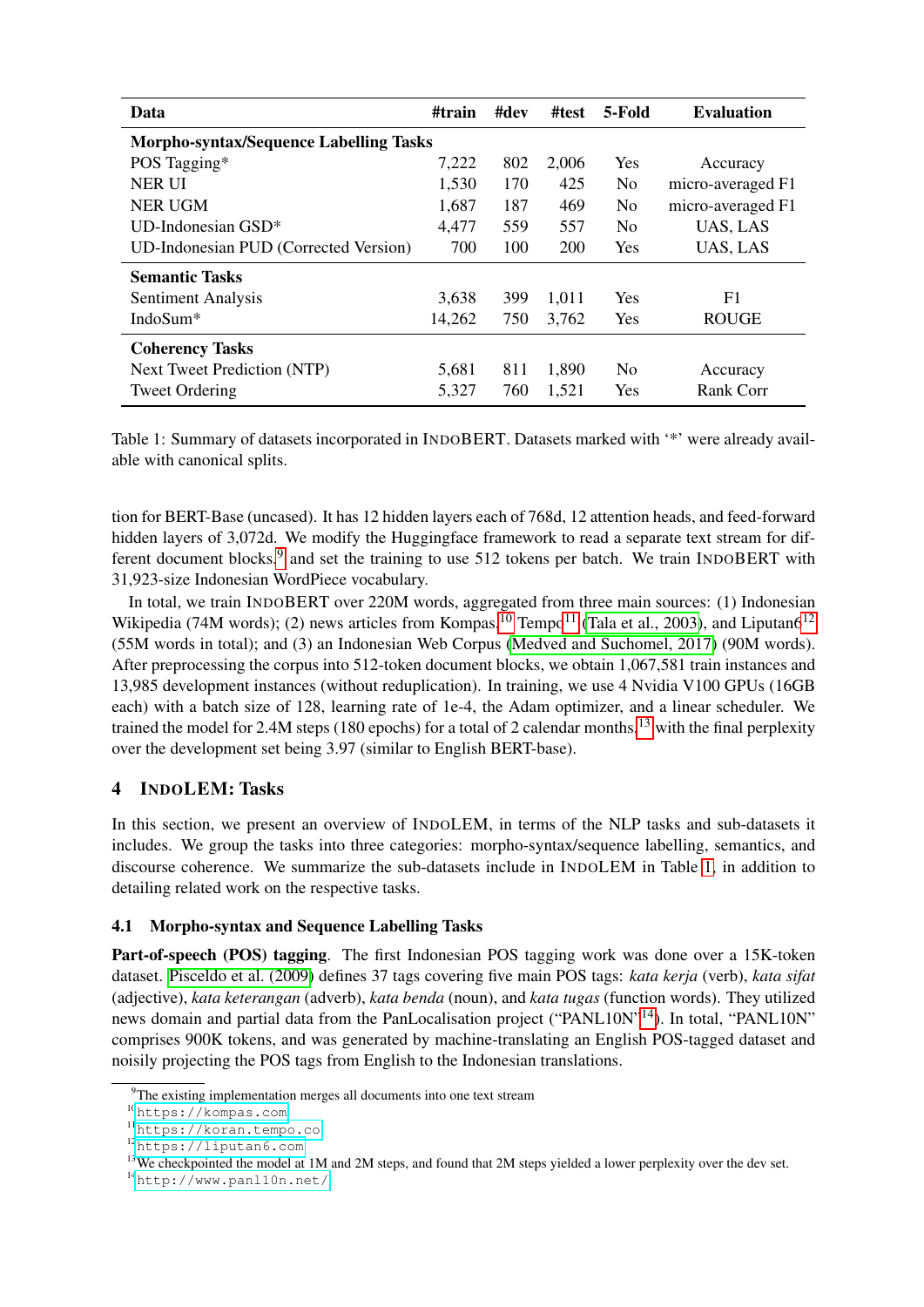To create a larger and more reliable corpus, [Dinakaramani et al. \(2014\)](#page-10-2) published a manually-annotated corpus of 260K tokens (10K sentences). The text was sourced from the IDENTIC parallel corpus [\(Larasati, 2012\)](#page-11-7), which was translated from data in the Penn Treebank corpus. The text is manually annotated with 23 tags based on Indonesian tag definition of [Adriani et al. \(2009\)](#page-9-2). For INDOLEM, we use the Indonesian POS tagging dataset of [Dinakaramani et al. \(2014\)](#page-10-2), and 5-fold partitioning of Kurniawan and Aji  $(2018).^{15}$  $(2018).^{15}$  $(2018).^{15}$ 

Named entity recognition (NER). [Budi et al. \(2005\)](#page-10-7) was the first study on named entity recognition for Indonesian, where roughly 2,000 sentences from a news portal were annotated with three NE classes: person, location, and organization. In other work, [Luthfi et al. \(2014\)](#page-11-9) utilized Wikipedia and DBPedia to automatically generate an NER corpus, and trained a model with Stanford CRF-NER [\(Finkel et al., 2005\)](#page-10-8). [Rachman et al. \(2017\)](#page-12-11) studied LSTM performance over 480 tweets with the same three named entity classes. None of these authors released the datasets used in the research.

There are two publicly-available Indonesian NER datasets. The first, NER UI, comprises 2,125 sentences obtained via an annotation assignment in an NLP course at the University of Indonesia in 2016 [\(Gultom and Wibowo, 2017\)](#page-10-9). The corpus has the same three named entity classes as its predecessors [\(Budi et al., 2005\)](#page-10-7). The second, NER UGM, comprises 2,343 sentences from news articles, and was constructed at the University of Gajah Mada [\(Fachri, 2014\)](#page-10-10) based on five named entity classes: person, organization, location, time, and quantity.

Dependency parsing. [Kamayani and Purwarianti \(2011\)](#page-10-11) and [Green et al. \(2012\)](#page-10-12) pioneered dependency parsing for the Indonesian language. [Kamayani and Purwarianti \(2011\)](#page-10-11) developed languagespecific dependency labels based on 20 sentences, adapted from Stanford Dependencies [\(de Marneffe](#page-10-13) [and Manning, 2016\)](#page-10-13). [Green et al. \(2012\)](#page-10-12) annotated 100 sentences of IDENTIC without dependency labels, and used an ensemble SVM model to build a parser. Later, [Rahman et al. \(2017\)](#page-12-12) conducted a comparative evaluation over models trained using off-the-shelf tools such as MaltParser [\(Nivre et al.,](#page-12-13) [2005\)](#page-12-13) on 2,098 annotated sentences from the news domain. However, this corpus is not publicly available.

The Universal Dependencies (UD) project<sup>[16](#page-3-1)</sup> has released two different Indonesian corpora of relatively small size: (1) 5,593 sentences of UD-Indo-GSD [\(McDonald et al., 2013\)](#page-11-10);<sup>[17](#page-3-2)</sup> and (2) 1,000 sentences of UD-Indo-PUD [\(Zeman et al., 2018\)](#page-13-2).<sup>[18](#page-3-3)</sup> [Alfina et al. \(2019\)](#page-9-3) found that these corpora contain annotation errors and did not deal adequately with Indonesian morphology. They released a corrected version of UD-Indo-PUD by fixing annotations for reduplicated-words, clitics, compound words, and noun phrases.

We include two UD-based dependency parsing datasets in INDOLEM: (1) UD-Indo-GSD, and (2) the corrected version of UD-Indo-PUD. As our reference dependency parser model, we use the BiAffine dependency parser [\(Dozat and Manning, 2017\)](#page-10-14), which has been shown to achieve strong performance for English.

#### 4.2 Semantic Tasks

Sentiment analysis. There has been sentiment analysis for Indonesian domains/data sources including presidential elections [\(Ibrahim et al., 2015\)](#page-10-15), stock prices [\(Cakra and Trisedya, 2015\)](#page-10-16), Twitter [\(Koto and](#page-11-11) [Rahmaningtyas, 2017\)](#page-11-11), and movie reviews [\(Nurdiansyah et al., 2018\)](#page-12-14). Most previous work, however, has used non-public and low-resource datasets.

We include in INDOLEM an Indonesian sentiment analysis dataset based on binary classification. In total, the data distribution is 3638/399/1011 sentences for train/development/test, respectively. The data was sourced from Twitter [\(Koto and Rahmaningtyas, 2017\)](#page-11-11) and hotel reviews.<sup>[19](#page-3-4)</sup> The hotel review data is annotated at the aspect level, where one review can have multiple polarities for different aspects. We

<span id="page-3-0"></span><sup>&</sup>lt;sup>15</sup>We do not include POS data from the Universal Dependency project, as we found the data to contain many foreign borrowings (without any attempt to translate them into Indonesian), and some sentences to be poor translations (a point we return to in the context of error analysis of dependency parsing in Section [7\)](#page-7-0).

<span id="page-3-1"></span><sup>16</sup><https://universaldependencies.org/>

<span id="page-3-2"></span><sup>17</sup>[https://github.com/UniversalDependencies/UD\\_Indonesian-GSD](https://github.com/UniversalDependencies/UD_Indonesian-GSD)

<span id="page-3-3"></span><sup>18</sup>[https://github.com/UniversalDependencies/UD\\_Indonesian-PUD](https://github.com/UniversalDependencies/UD_Indonesian-PUD)

<span id="page-3-4"></span><sup>19</sup><https://github.com/annisanurulazhar/absa-playground/>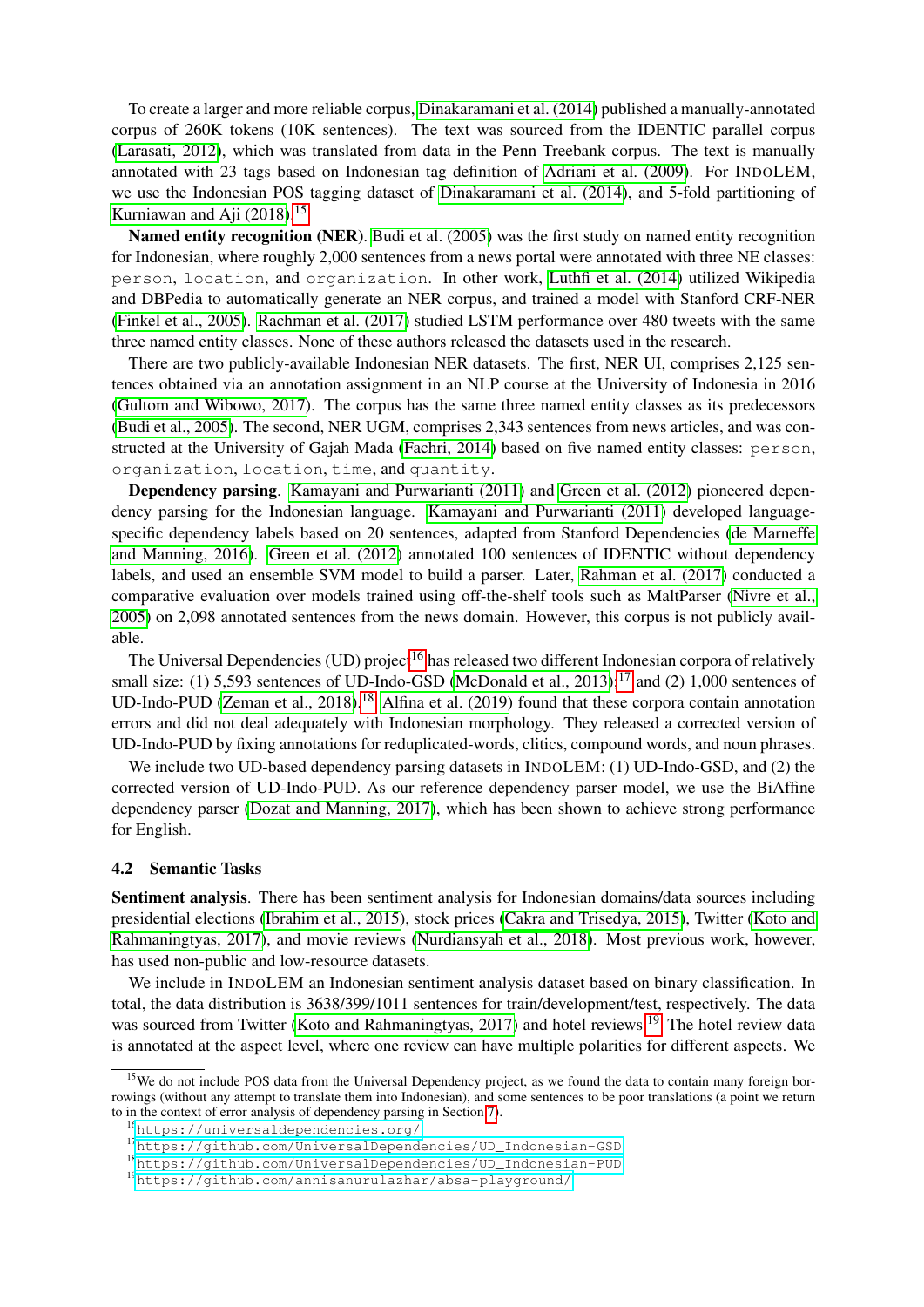<span id="page-4-4"></span>

| Premise                                                                                                                                                                                                                                                                 | Premise                                                                                                                                                                                                                                                        |
|-------------------------------------------------------------------------------------------------------------------------------------------------------------------------------------------------------------------------------------------------------------------------|----------------------------------------------------------------------------------------------------------------------------------------------------------------------------------------------------------------------------------------------------------------|
| · Ini kak Gracia sama kak Jerome saudaranya apa crushnya, serius<br>tanya bang<br>Crush, karena awal mereka kenal karena sama2 dapet beasiswa<br>٠<br>mitsui                                                                                                            | Seriously ask, is Gracia Jerome's crush? or are they family?<br>His crush, they know each other when they got Mitsui scholarship                                                                                                                               |
| Possible next tweets:                                                                                                                                                                                                                                                   | Possible next tweets:                                                                                                                                                                                                                                          |
| selamat pagi min. Jika ingin bertanya terkait Latsar Cpns Kemdikbud<br>lewat kontak mana ya??<br>Waw terimakasii, maaf aku followers baru.<br>tahun ajaran barunya januari terus nnt aku masuk masuk ke sekolah di<br>tanyain malah jadi tukang keong<br>lgi ap cantik? | • good morning admin. What is the contact for Latsar Cpns Kemdikbud??<br>Wow, thank you, sorry, I am a new follower.<br>the new school academic year is January, on the first day I may get<br>question about "tukang keong".<br>what are you doing beautiful? |

Figure 1: Example for the next tweet prediction task. To the left is the original Indonesian version and to the right is an English translation. The tweet indicated in bold is the correct next tweet.

simply count the proportion of positive and negative polarity aspects, and label the sentence based on the majority sentiment. We discard a review if there is a tie in positive and negative aspects.

Summarization. From attention mechanisms [\(Rush et al., 2015;](#page-12-15) [See et al., 2017\)](#page-12-16) to pre-trained language models [\(Liu and Lapata, 2019;](#page-11-4) [Zhang et al., 2019\)](#page-13-3), recent summarization work on English in terms of both extractive and abstractive methods has relied on ever-larger datasets and data-hungry methods.

Indonesian (single document) text summarization research has inevitably focused predominantly on extractive methods, based on small datasets. [Aristoteles et al. \(2012\)](#page-9-4) deployed a genetic algorithm over a 200-document summarization dataset, and [Gunawan et al. \(2017\)](#page-10-17) performed unsupervised summarization over 3,075 news articles. As an attempt to create a standardized corpus, [Koto \(2016\)](#page-11-12) released a 300-document chat summarization dataset, and [Kurniawan and Louvan \(2018\)](#page-11-13) released the *IndoSum* 19K document–summary dataset. At the time we carried out this work,[20](#page-4-0) *IndoSum* was the largest In-donesian summarization corpus in the news domain, manually constructed from CNN Indonesia<sup>[21](#page-4-1)</sup> and Kumparan[22](#page-4-2) documents. *IndoSum* is a single-document summarization dataset where each article has one abstractive summary. [Kurniawan and Louvan \(2018\)](#page-11-13) released *IndoSum* together with the ORACLE — a set of extractive summaries generated automatically by maximizing ROUGE score between sentences of the article and its abstractive summary. We include *IndoSum* as the summarization dataset in INDOLEM, and evaluate the performance of extractive summarization in this paper.

## 4.3 Discourse Coherence Tasks

We also introduce two tasks that measure the ability of models to measure discourse coherence in Indonesian, based on message ordering in Twitter threads, namely: (1) next tweet prediction; and (2) message ordering. Utilizing tweets instead of edited text arguably makes the task harder and allows us to assess the robustness of models.

First, we use the standard twitter API filtered with the language parameter to harvest 9M Indonesian tweets from the period April–May 2020, covering the following topics: health, education, economy, and government. We discard threads that contain more than three self-replies, and threads containing similar tweets (usually from Twitter bots). Specifically, we discard a thread if 90% of the tweets are similar, as based on simple lexical overlap.<sup>[23](#page-4-3)</sup> We gather threads that contain  $3-5$  tweets, and anonymize all mentions. This data is used as the basis for the two discourse coherence tasks.

Next tweet prediction. To evaluate model coherence, we design a next tweet prediction (NTP) task that is similar to the next sentence prediction (NSP) task used to train BERT [\(Devlin et al., 2019\)](#page-10-1). In NTP, each instance consists of a Twitter thread (2–4 tweets) that we call the premise, and four possible options for the next tweet (see Figure [1](#page-4-4) for an example), one of which is the actual response from the

<span id="page-4-0"></span><sup>&</sup>lt;sup>20</sup>Noting that the soon-to-be-released Liputan6 dataset [\(Koto et al., to appear\)](#page-11-14) will be substantially larger, but was not available when this research was carried out.

<span id="page-4-1"></span><sup>21</sup><https://www.cnnindonesia.com/>

<span id="page-4-2"></span><sup>22</sup><https://kumparan.com/>

<span id="page-4-3"></span><sup>&</sup>lt;sup>23</sup>Two tweets are considered to be similar if they have a vocabulary overlap  $\geq$ 80%.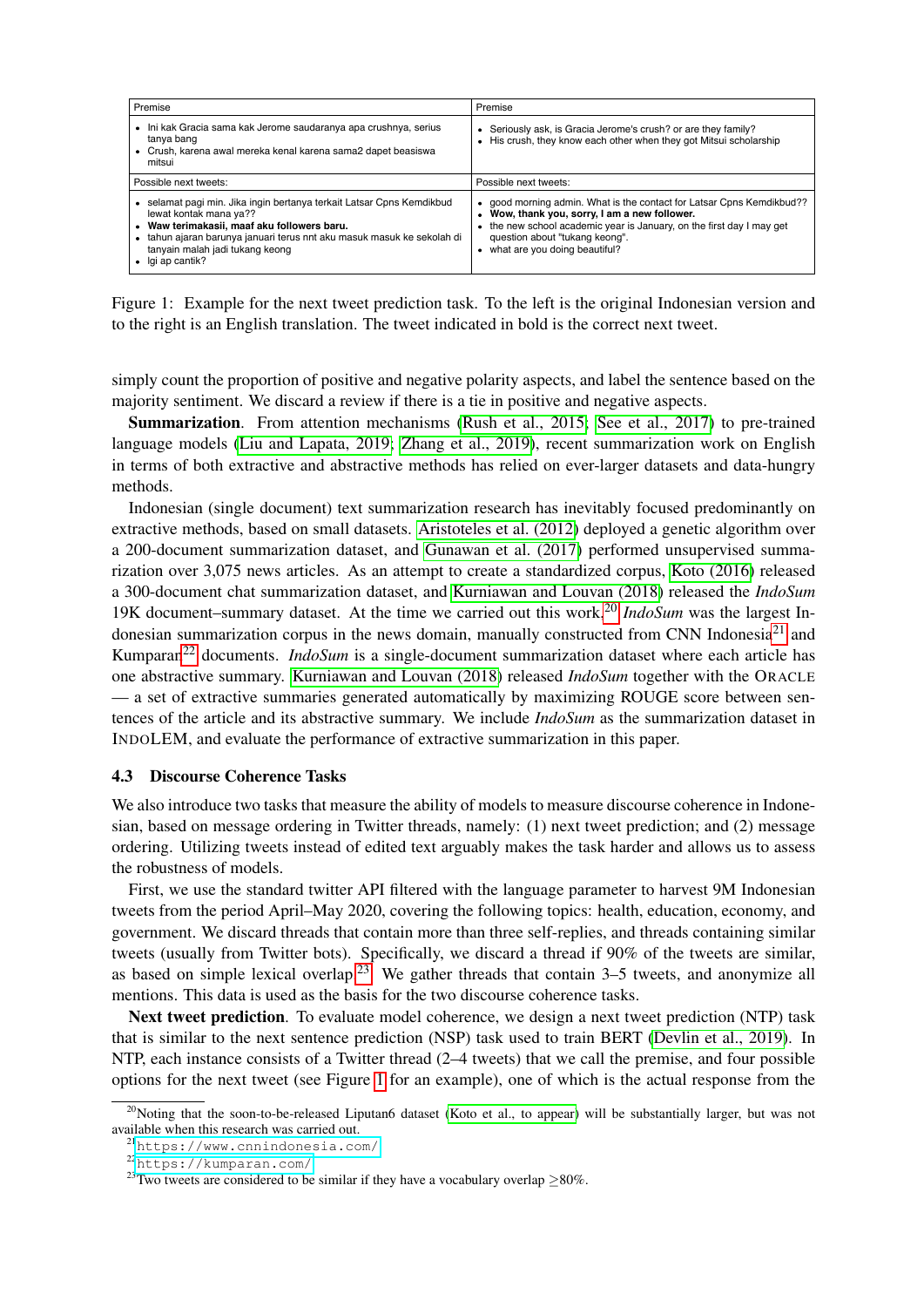original thread. In total, we construct 8,382 instances, where the distractors are obtained by randomly picking three tweets from the Twitter crawl. We ensure that there is no overlap between the next tweet candidates in the training and test sets.

Tweet ordering. For the second task, we propose a related but more complex task of thread message ordering, based on the sentence ordering task of [Barzilay and Lapata \(2008\)](#page-9-5) to assess text relatedness. We construct the data by shuffling Twitter threads (containing  $3-5$  tweets), and assessing the predicted ordering in terms of rank correlation with the original. After removing all duplicates messages, we obtain 7,608 instances for this task.

### 5 Evaluation Methodology

We provide details of the evaluation methodology in this section.

Morpho-syntax/Sequence Labelling. For POS tagging, we evaluate by 5-fold cross validation using the partitions provided by [Kurniawan and Aji \(2018\)](#page-11-8). Unlike [Kurniawan and Aji \(2018\)](#page-11-8) who use macroaveraged F1, we use the standard POS tag accuracy for evaluation. For NER, both corpora (NER UI and NER UGM) are from the news domain. We convert them into IOB2 format, and reserve 10% of the original training set as a validation set. We evaluate using entity-level F1 over the provided test set.<sup>[24](#page-5-0)</sup> In addition, we conducted our own in-house evaluation of the annotation quality of both datasets by randomly picking 100 sentences and counting the number of annotation errors. We found that NER UI has better quality than NER UGM with 1% vs. 30% errors, respectively. Annotation errors in NER UGM are largely due to low recall, i.e. annotating named entities with the tag O.

For dependency parsing we do not apply 5-fold cross-validation for UD-Indo-GSD, as it was released with a pre-defined test set, which allows us to directly benchmark against previous work. UD-Indo-PUD, on the other hand, only includes 1,000 sentences with no fixed test set, so we evaluate via 5-fold cross-validation with fixed splits.[25](#page-5-1) Note that the text in UD-Indo-PUD was manually translated from documents in other languages, while UD-Indo-GSD was sourced from texts authored in Indonesian. Additionally, the translation quality of UD-Indo-PUD is low in parts, which impacts on evaluation, as we return to discuss in Section [7.](#page-7-0) We evaluate both dependency parsing datasets based on the unlabelled attachment score (UAS) and labelled attachment score (LAS).

Semantics. Because the sentiment analysis data is low-resource and imbalanced, we use stratified 5-fold cross-validation, and evaluate based on F1 score. For summarization, on the other hand, we use the canonical splits provided by [Kurniawan and Louvan \(2018\)](#page-11-13), and evaluate the resulting summary with ROUGE (F1) [\(Lin, 2004\)](#page-11-15) in the form of three different metrics: R1, R2, and RL.

Discourse Coherence. We do not perform 5-fold cross-validation over NTP for two reasons. First, we need to ensure the distractors in the test set do not overlap with the training or development sets, to avoid possible bias because of dataset artefacts. Second, the size of the dataset in terms of pair-wise labelling is actually four times the reported size (Table [1\)](#page-2-5) as there are three distractors for each thread. We evaluate the NTP task based on accuracy, meaning the random baseline is 25%.

For tweet ordering, we evaluate using Spearman's rank correlation  $(\rho)$ . Specifically, we average the rank correlation between the gold and predicted order of each thread in the dataset.

#### 6 Comparative Evaluation

#### 6.1 Baselines

Most of our experiments use a BiLSTM with 300d fastText pre-trained Indonesian embeddings [\(Bo](#page-9-6)[janowski et al., 2016\)](#page-9-6) as a baseline. Details of the baselines are provided in Table [2.](#page-6-0)

For extractive summarization baselines, we use the models of [Kurniawan and Louvan \(2018\)](#page-11-13) and [Cheng and Lapata \(2016\)](#page-10-18) as baselines. [Kurniawan and Louvan \(2018\)](#page-11-13) propose a sentence tagging approach based on a hidden Markov model, while [Cheng and Lapata \(2016\)](#page-10-18) use a hierarchical LSTM

<span id="page-5-1"></span><span id="page-5-0"></span> $24$ We used the seqeval library to evaluate the POS and NER tasks.

<sup>&</sup>lt;sup>25</sup>The split for cross validation is 70/10/20 for train/development/test, respectively. We first create 5 folds with nonoverlapping test partitions, and for each fold we set the first portion of the remaining data as the development (and the rest as training data).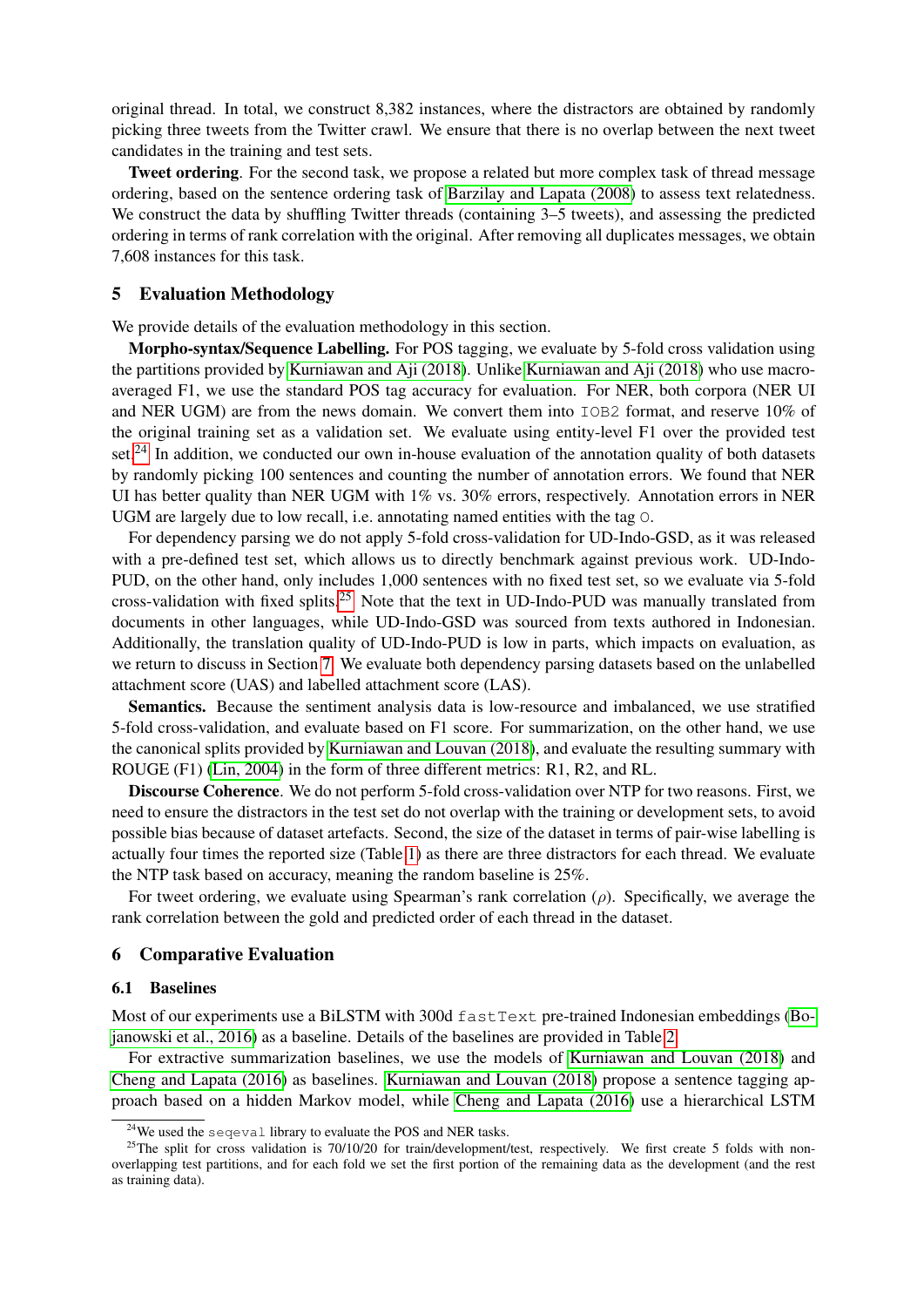<span id="page-6-0"></span>

| <b>Task</b>           | <b>Baselines</b>                                                                                                                                                                                                                                                    | <b>BERT</b> models                                                                                                                                                                                                                                                   |
|-----------------------|---------------------------------------------------------------------------------------------------------------------------------------------------------------------------------------------------------------------------------------------------------------------|----------------------------------------------------------------------------------------------------------------------------------------------------------------------------------------------------------------------------------------------------------------------|
| POS Tagging and NER   | Lample et al. $(2016)^{26}$<br>A hierarchical BiLSTM + CRF with input:<br>character-level embedding (updated),<br>and word-level fastTextembedding (fixed), lr: 5e-5, epoch:100 with early stopping<br>lr: 0.001, epoch:100 with early stopping<br>$(patience = 5)$ | Fine-tuning:<br>adding a classification layer for each token,<br>$(patience = 5)$                                                                                                                                                                                    |
| Dependency parsing    | 1. Dozat and Manning (2017), Bi-Affine<br>parser, Embedding: fastText(fixed)<br>2. Rahman and Purwarianti (2020) <sup>†</sup><br>3. Kondratyuk and Straka (2019) <sup>†</sup><br>4. Alfina et al. (2019) <sup>†</sup>                                               | Dozat and Manning (2017), Bi-Affine<br>parser, Embedding: BERT output (fixed)                                                                                                                                                                                        |
| Sentiment Analysis    | 1. 200-d BiLSTM<br>Embedding: fastText(fixed),<br>lr: 0.001, epoch:100 with early stopping<br>$(patience = 5)$<br>2. Naive Bayes and Logistic Regression<br>input: Byte-pair encoding (unigram+bigram) <sup>27</sup>                                                | Fine-tuning:<br>Input: 200 tokens; epoch: 20; lr: 5e-5;<br>batch size: 30; warm-up: 10% of the total steps;<br>early stopping (patience $= 5$ );<br>Output layer uses the encoded [CLS]                                                                              |
| Summarization         | 1. Kurniawan and Louvan (2018) <sup>†</sup><br>2. Cheng and Lapata $(2016)$ <sup>+</sup>                                                                                                                                                                            | Liu and Lapata (2019), extractive model,<br>20,000 steps, lr: 2e-3, and tokens: 512. <sup>28</sup>                                                                                                                                                                   |
| <b>NTP</b>            | 200-d BiLSTM (binary-class.)<br>Embedding: fastText (fixed), lr: 0.001,<br>epoch:100 with early stopping (patience $= 20$ )                                                                                                                                         | Fine-tuning:<br>Input: 60 tokens (for 1 single tweet);<br>epoch: 20; learning rate; 5e-5; batch size: 20;<br>warm-up: 10% of the total steps; early stopping<br>(patience $= 5$ ); Output layer uses the<br>encoded [CLS]                                            |
| <b>Tweet Ordering</b> | Hierarchical 200-d BiLSTMs (multi-class.)<br>Embedding: fastText (fixed), lr: 0.001,<br>epoch:100 with early stopping (patience $= 20$ )                                                                                                                            | Fine-tuning:<br>Input: 50 tokens (for 1 single tweet);<br>epoch: 20; learning rate; 5e-5; batch size: 20;<br>warm-up: 10% of the total steps; early stopping<br>(patience $= 5$ ); BERT fine-tuning is based on the<br>Liu and Lapata (2019) trick (alternated seq.) |

Table 2: Comparison of baselines and BERT-based models for all INDOLEM tasks. All listed models were implemented and run by the authors, except for those marked with "†" where the results are sourced from the original paper.

encoder with attention. In addition, we present ORACLE results, obtained by greedily maximizing the ROUGE score between the reference summary and different combinations of sentences from the document. ORACLE denotes the upper bound for the extractive summarization.

For next tweet prediction, we concatenate all premise tweets into a single document, and use a BiL-STM and fastTextword embeddings to obtain the baseline document encoding. We structure this task as a binary classification where we match the premise with each candidate next tweet. We pick the tweet with the highest probability as the prediction. We use the same BiLSTM to encode the next tweet, and feed the concatenated representations from the last hidden states into the output layer.

For tweet ordering, we use a hierarchical BiLSTM model. The first BiLSTM is used to encode a single tweet by averaging all hidden states. We use the second BiLSTM to learn the inter-tweet ordering. We design the tweet ordering task as a sequence labelling task, where we aim to obtain  $P(r|t)$ , the probability distribution across rank positions  $r$  for a given tweet  $t$ . Note that in this experiment, each instance is comprised of 3–5 tweets, and we model the task via multi-classification (with 5 classes/ranks). We perform inference based on  $P(r|t)$ , where we decide the final rank based on the highest sum of probabilities from the exhaustive enumeration of document ranks.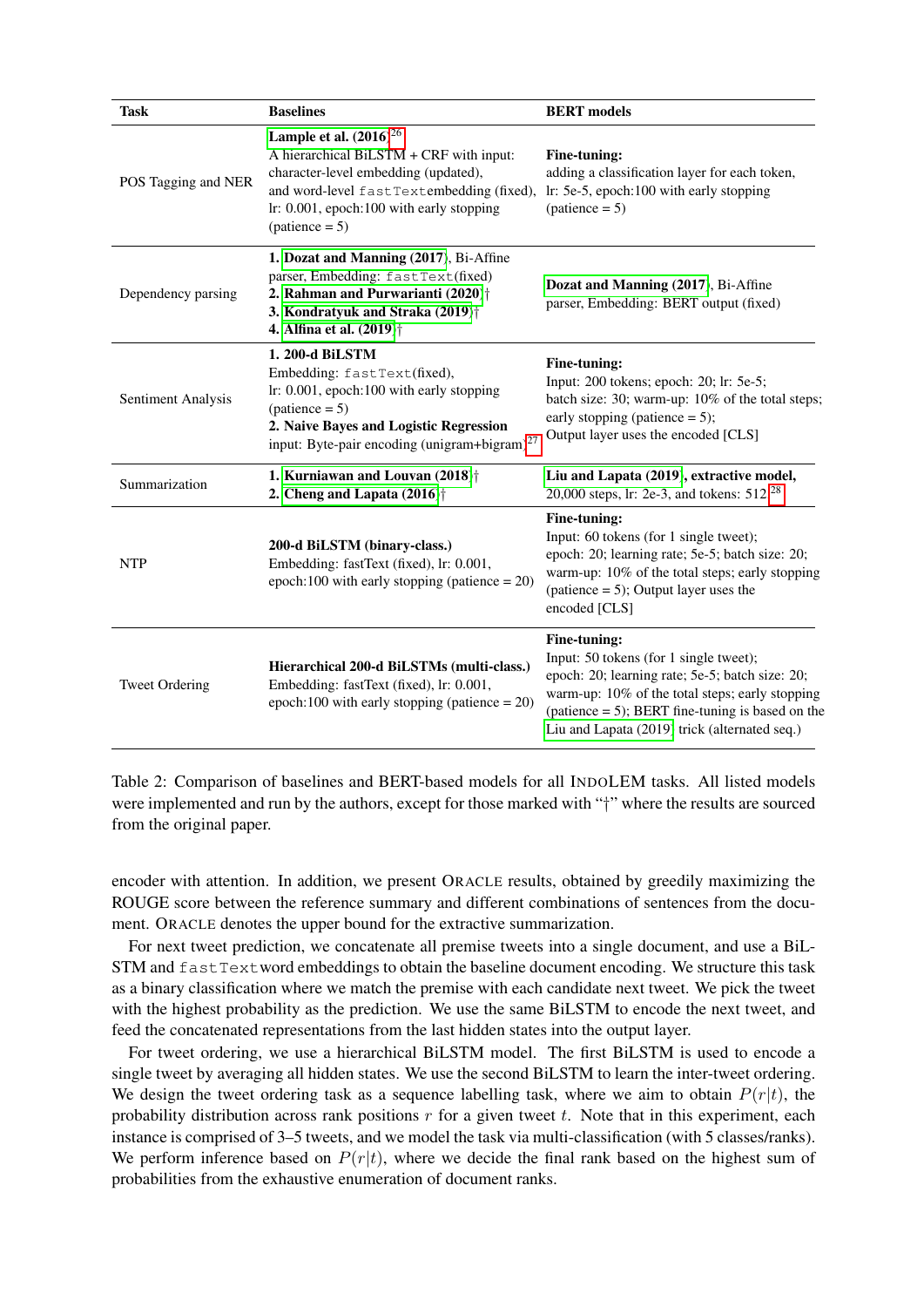#### 6.2 BERT Benchmarks

To benchmark INDOBERT, we compare against two pre-existing BERT models: multilingual BERT ("MBERT"), and a monolingual BERT for Malay ("MALAYBERT").<sup>[29](#page-7-2)</sup> MBERT is trained by concatenating Wikipedia documents for 104 languages including Indonesian, and has been shown to be effective for zero-shot multilingual tasks [\(Wu and Dredze, 2019;](#page-13-4) [Wang et al., 2019c\)](#page-12-18). MALAYBERT is a a publicly available model that was trained on Malay documents from Wikipedia, local news sources, social media, and some translations from English. We expect MALAYBERT to provide better representations than MBERT for the Indonesian language, because Malay and Indonesian are mutually intelligible, with many lexical similarities, but noticeable differences in grammar, pronunciation and vocabulary.

For the sequence labelling tasks (POS tagging and NER), sentiment analysis, NTP, and tweet ordering task, the fine-tuning procedure is detailed in Table [2.](#page-6-0)

For dependency parsing, we follow [Nguyen and Nguyen \(2020\)](#page-11-3) in incorporating BERT into the Bi-Affine dependency parser [\(Dozat and Manning, 2017\)](#page-10-14) by replacing the word embeddings with the corresponding contextualized representations. Specifically, we generate the BERT embedding of the first WordPiece token as the word embedding, and train the BiAffine parser in its default configuration. In addition, we also benchmark against a pre-existing fine-tuned version of MBERT trained over 75 concatenated UD datasets in different languages [\(Kondratyuk and Straka, 2019\)](#page-11-17).

For summarization, we follow [Liu and Lapata \(2019\)](#page-11-4) in encoding the document by inserting the tokens [CLS] and [SEP] between sentences. We also apply alternating segment embeddings based on whether the position of a sentence is odd or even. On top of the pre-trained model, we use a second transformer encoder to learn inter-sentential relationships. The input is the encoded [CLS] representation, and the output is the extractive label  $y \in \{0, 1\}$  (1 = include in summary; 0 = don't include).

### <span id="page-7-0"></span>7 Results

Table [3](#page-8-0) shows the results for POS tagging and NER. MBERT, MALAYBERT, and INDOBERT perform very similarly over the POS tagging task, well above the BiLSTM baseline. This indicates that all three contextual embedding models are able to generalize well over low-level morpho-syntactic tasks. Given that Indonesian and Malay share a large number of words, it is not surprising that MALAYBERT performs on par with INDOBERT for POS tagging. On the NER tasks, both MALAYBERT and INDOBERT outperform MBERT, which performs similarly to or slightly above the BiLSTM. This is despite MBERT having been trained on a much larger corpus, and having seen many more entities during training. IN-DOBERT slightly outperforms MALAYBERT.

In Table [4,](#page-8-1) we show that augmenting the BiAffine parser with the pre-trained models yields a strong result for dependency parsing, well above previously-published results over the respective datasets. Over UD-Indo-GSD, INDOBERT outperforms all methods on both metrics. The universal fine-tuning ap-proach [\(Kondratyuk and Straka, 2019\)](#page-11-17) yields similar performance as BiAffine +  $f$ astText, while augmenting BiAffine with MBERT and MALAYBERT yields lower UAS and LAS scores than INDOBERT. Over UD-Indo-PUD, we see that augmenting BiAffine with MBERT outperforms all methods including INDOBERT. Note that [Kondratyuk and Straka \(2019\)](#page-11-17) is trained on the original version of UD-Indo-PUD, and [Alfina et al. \(2019\)](#page-9-3) is based on 10-fold cross-validation, meaning the results are not 100% comparable.

To better understand why MBERT performs so well over UD-Indo-PUD, we randomly selected 100 instances for manual analysis. We found that 44 out of the 100 sentences contained direct borrowings of foreign words (29 names, 10 locations, and 15 organisations), some of which we would expect to be localized into Indonesian, such as: *St. Rastislav*, *Star Reach*, *Royal National Park Australia*, and *Zettel's Traum*. We also thoroughly examined the translation quality and found that roughly 20% of the sentences

<span id="page-7-1"></span><sup>26</sup>The baseline code is available as chars-lstm-lstm-crf at [https://github.com/guillaumegenthial/](https://github.com/guillaumegenthial/tf_ner) [tf\\_ner](https://github.com/guillaumegenthial/tf_ner).

 $27$ We also experimented with simple term frequency, but observed lower performance so omit the results from the paper.

<sup>&</sup>lt;sup>28</sup>We checkpoint every 2,500 steps, and perform inference over the test set based on the top-3 best checkpoints according to the development set

<span id="page-7-2"></span><sup>29</sup><https://huggingface.co/huseinzol05/bert-base-bahasa-cased>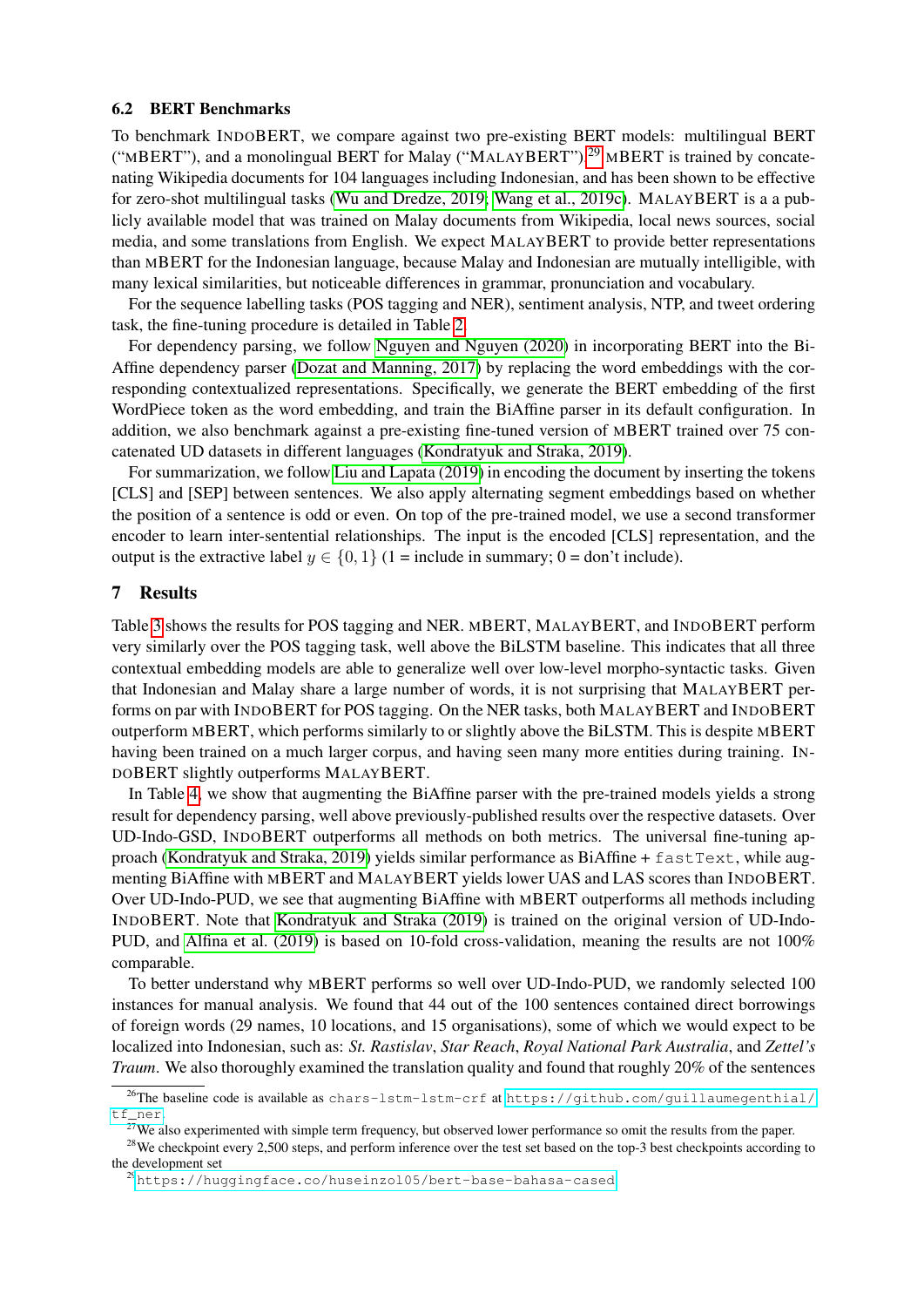<span id="page-8-0"></span>

| Method                           | <b>POS</b> tagging<br>Acc | NER UGM NER UI<br>F1 | F1   |
|----------------------------------|---------------------------|----------------------|------|
| BiLSTM-CRF (Lample et al., 2016) | 95.4                      | 70.9                 | 82.2 |
| <b>MBERT</b>                     | 96.8                      | 71.6                 | 82.2 |
| <b>MALAYBERT</b>                 | 96.8                      | 73.2                 | 87.4 |
| <b>INDOBERT</b>                  | 96.8                      | 74.9                 | 90.1 |

Table 3: Results on POS and NER tasks using accuracy averaged over five folds for POS tagging task, and entity-level F1 over the test set for the NER tasks.

<span id="page-8-1"></span>

| Method                         | <b>UD-Indo-GSD</b><br>UAS<br>LAS |       | Method                        | UAS   | <b>UD-Indo-PUD</b><br>LAS |
|--------------------------------|----------------------------------|-------|-------------------------------|-------|---------------------------|
| Rahman and Purwarianti (2020)* | 82.56                            | 76.04 | Alfina et al. $(2019)^*$      | 83.33 | 79.39                     |
| Kondratyuk and Straka (2019)   | 86.45                            | 80.10 | Kondratyuk and Straka (2019)* | 77.47 | 56.90                     |
| BiAffine w/fastText            | 85.25                            | 80.35 | BiAffine w/fastText           | 84.04 | 79.01                     |
| BiAffine w/ MBERT              | 86.85                            | 81.78 | BiAffine w/ MBERT             | 90.58 | 85.44                     |
| BiAffine w/ MALAYBERT          | 86.99                            | 81.87 | BiAffine w/ MALAYBERT         | 88.91 | 83.56                     |
| BiAffine w/INDOBERT            | 87.12                            | 82.32 | BiAffine w/INDOBERT           | 89.23 | 83.95                     |

Table 4: Results for dependency parsing. Methods marked with '\*' (from previous work) do not use the same test partition.

<span id="page-8-2"></span>

| <b>Method</b>       | <b>Sentiment</b> | <b>Method</b>               | <b>Summarization (F1)</b> |                |       |
|---------------------|------------------|-----------------------------|---------------------------|----------------|-------|
|                     | Analysis (F1)    |                             | R1                        | R <sub>2</sub> | RI    |
| Naive Bayes         | 70.95            | ORACLE                      | 79.27                     | 72.52          | 78.82 |
| Logistic Regression | 72.14            | Kurniawan and Louvan (2018) | 17.62                     | 4.70           | 15.89 |
| BiLSTM w/fastText   | 71.62            | Cheng and Lapata (2016)     | 67.96                     | 61.65          | 67.24 |
| <b>MBERT</b>        | 76.58            | <b>MBERT</b>                | 68.40                     | 61.66          | 67.67 |
| <b>MALAYBERT</b>    | 82.02            | <b>MALAYBERT</b>            | 68.44                     | 61.38          | 67.71 |
| <b>INDOBERT</b>     | 84.13            | <b>INDOBERT</b>             | 69.93                     | 62.86          | 69.21 |

Table 5: Results over the semantic tasks.

are low-quality translations. For instance, *Ketidaksesuaian data ekonomi dan retorika politik tidak asing, atau seharusnya tidak asing* is not a natural sentence in Indonesian.

For the semantic tasks, INDOBERT outperforms all other methods for both sentiment analysis and extractive summarization (Table [5\)](#page-8-2). For sentiment analysis, the improvement over the baselines is impressive: +13.2 points over naive Bayes, and +7.5 points over MBERT. As expected, MALAYBERT also performs well for sentiment analysis, but substantially lower than INDOBERT. For summarization, MBERT and MALAYBERT achieve similar performance, and only outperform [Cheng and Lapata \(2016\)](#page-10-18) by around 0.5 ROUGE points. INDOBERT, on the other hand, is 1–2 ROUGE points better.

Lastly, in Table [6,](#page-9-7) we observe that INDOBERT is once again substantially better than the other models at discourse coherence modelling, despite its training not including next sentence prediction (as per the English BERT). To assess the difficulty of the NTP task, we randomly selected 100 test instances, and the first author (a native speaker of Indonesian) manually predicted the next tweet. The human performance was 90%, lower than the pre-trained language models. For the tweet ordering task, we also assess human performance by randomly selecting 100 test instances, and found the rank correlation score of  $\rho = 0.61$ to be slightly higher than INDOBERT. The gap between INDOBERT and the other BERT models was bigger on this task.

Overall, with the possible exception of POS tagging and NTP, there is substantial room for improve-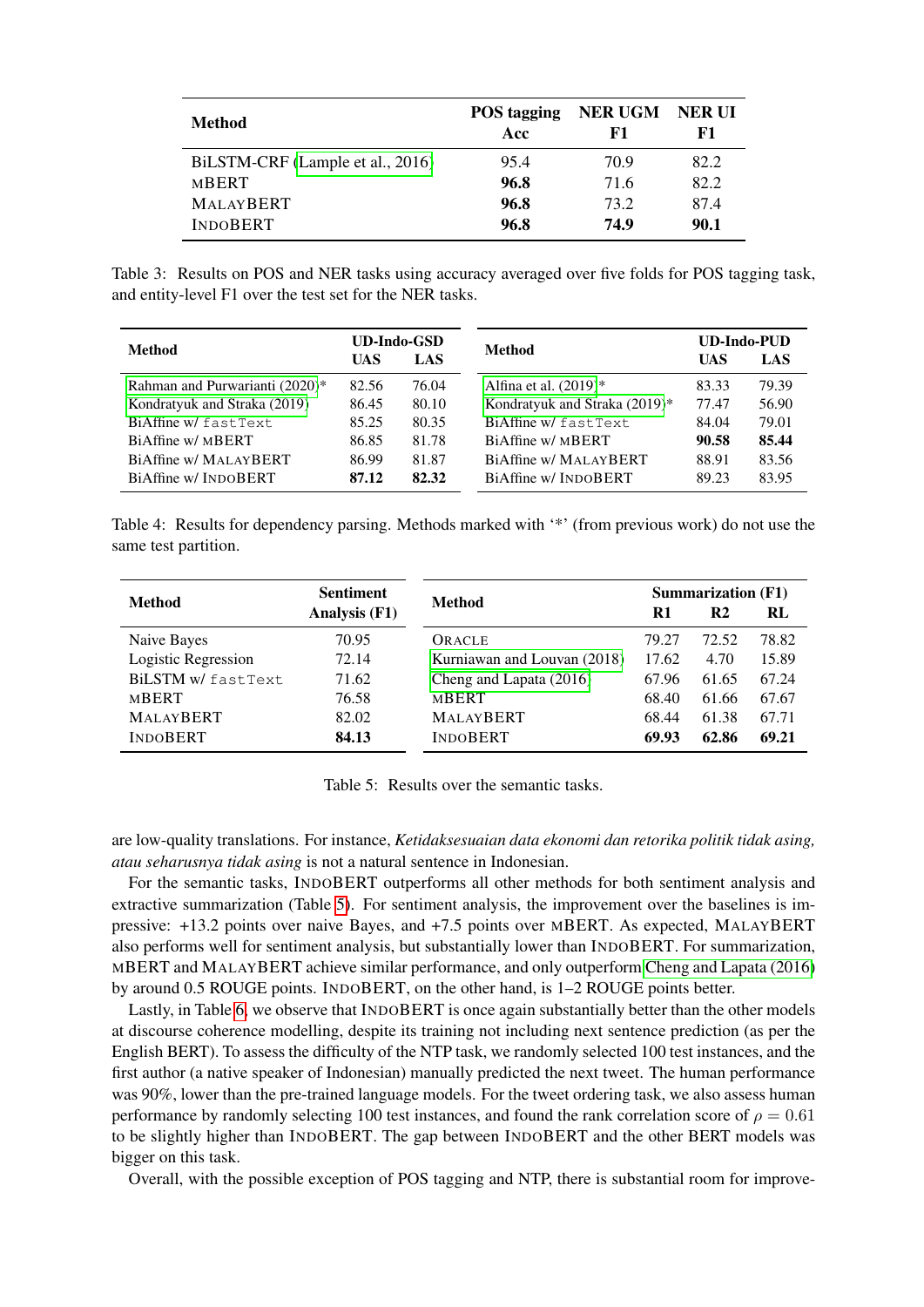<span id="page-9-7"></span>

| <b>Method</b>       | <b>Next Tweet</b><br><b>Prediction (Acc)</b> | <b>Tweet Ordering</b><br>$(\rho)$ |
|---------------------|----------------------------------------------|-----------------------------------|
| Random              | 25.0                                         | 0.00                              |
| Human (100 samples) | 90.0                                         | 0.61                              |
| BiLSTM w/fastText   | 73.6                                         | 0.45                              |
| MBERT               | 92.4                                         | 0.53                              |
| <b>MALAYBERT</b>    | 93.1                                         | 0.51                              |
| <b>INDOBERT</b>     | 93.7                                         | 0.59                              |

Table 6: Results for discourse coherence. "Human" is the oracle performance by a human annotator.

ment across all tasks, and our hope is that INDOLEM can serve as a benchmark dataset to track progress in Indonesian NLP.

## 8 Conclusion

In this paper, we introduced INDOLEM, a comprehensive dataset encompassing seven tasks, spanning morpho-syntax, semantics, and discourse coherence. We also detailed INDOBERT, a new BERT-style monolingual pre-trained language model for Indonesian. We used INDOLEM to benchmark INDOBERT (including comparative evaluation against a broad range of baselines and competitor BERT models), and showed it to achieve state-of-the-art performance over the dataset.

## Acknowledgements

We are grateful to the anonymous reviewers for their helpful feedback and suggestions. The first author is supported by the Australia Awards Scholarship (AAS), funded by the Department of Foreign Affairs and Trade (DFAT), Australia. This research was undertaken using the LIEF HPC-GPGPU Facility hosted at The University of Melbourne. This facility was established with the assistance of LIEF Grant LE170100200.

## References

- <span id="page-9-2"></span>Mirna Adriani, Ruli Manurung, and Femphy Pisceldo. 2009. Statistical based part of speech tagger for Bahasa Indonesia. In *Proceedings of the 3rd International MALINDO Workshop*.
- <span id="page-9-0"></span>Eneko Agirre, Carmen Banea, Daniel M. Cer, Mona T. Diab, Aitor Gonzalez-Agirre, Rada Mihalcea, German Rigau, and Janyce Wiebe. 2016. Semeval-2016 task 1: Semantic textual similarity, monolingual and crosslingual evaluation. In *Proceedings of the 10th International Workshop on Semantic Evaluation (SemEval-2016)*, pages 497–511.
- <span id="page-9-3"></span>Ika Alfina, Arawinda Dinakaramani, Mohamad Ivan Fanany, and Heru Suhartanto. 2019. Gold standard dependency treebank for Indonesia. In *Proceeding of the 33rd Pacific Asia Conference on Language, Information and Computation (PACLIC 33), Hakodate, Japan*.
- <span id="page-9-4"></span>Aristoteles Aristoteles, Yeni Herdiyeni, Ahmad Ridha, and Julio Adisantoso. 2012. Text feature weighting for summarization of document Bahasa Indonesia using genetic algorithm. *IJCSI International Journal of Computer Science Issues*, 9(1):1–6.
- <span id="page-9-1"></span>Sariwening Azhari and Sarah Lintang. 2020. Indobert: Transformer-based model for Indonesian language understanding. Undergraduate thesis, Universitas Gadjah Mada.
- <span id="page-9-5"></span>Regina Barzilay and Mirella Lapata. 2008. Modeling local coherence: An entity-based approach. *Computational Linguistics*, 34(1):1–34.
- <span id="page-9-6"></span>Piotr Bojanowski, Edouard Grave, Armand Joulin, and Tomas Mikolov. 2016. Enriching word vectors with subword information. *arXiv preprint arXiv:1607.04606*.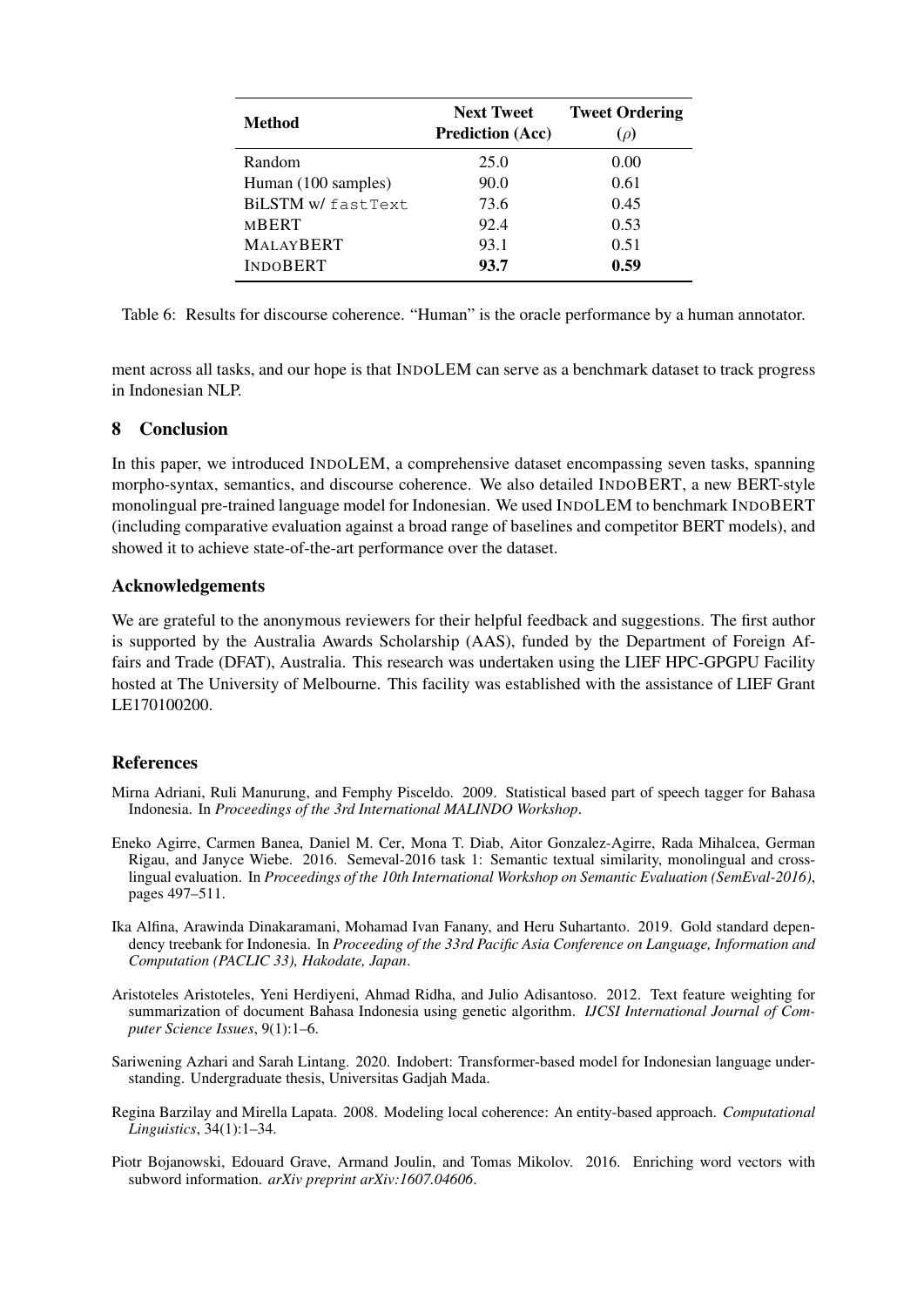- <span id="page-10-7"></span>Indra Budi, Stephane Bressan, Gatot Wahyudi, Zainal A. Hasibuan, and Bobby A. A. Nazief. 2005. Named entity ´ recognition for the Indonesian language: combining contextual, morphological and part-of-speech features into a knowledge engineering approach. *Discovery Science*, pages 57–69.
- <span id="page-10-16"></span>Yahya Eru Cakra and Bayu Distiawan Trisedya. 2015. Stock price prediction using linear regression based on sentiment analysis. In *2015 International Conference on Advanced Computer Science and Information Systems (ICACSIS)*, pages 147–154.
- <span id="page-10-18"></span>Jianpeng Cheng and Mirella Lapata. 2016. Neural summarization by extracting sentences and words. In *Proceedings of the 54th Annual Meeting of the Association for Computational Linguistics (Volume 1: Long Papers)*, volume 1, pages 484–494.
- <span id="page-10-5"></span>Alexis Conneau and Guillaume Lample. 2019. Cross-lingual language model pretraining. In *NeurIPS 2019: Thirty-third Conference on Neural Information Processing Systems*, pages 7057–7067.
- <span id="page-10-13"></span>Marie-Catherine de Marneffe and Christopher D. Manning. 2016. Stanford typed dependencies manual. Technical report, Stanford University.
- <span id="page-10-1"></span>Jacob Devlin, Ming-Wei Chang, Kenton Lee, and Kristina Toutanova. 2019. BERT: Pre-training of deep bidirectional transformers for language understanding. In *NAACL-HLT 2019: Annual Conference of the North American Chapter of the Association for Computational Linguistics*, pages 4171–4186.
- <span id="page-10-2"></span>Arawinda Dinakaramani, Fam Rashel, Andry Luthfi, and Ruli Manurung. 2014. Designing an Indonesian part of speech tagset and manually tagged Indonesian corpus. In *2014 International Conference on Asian Language Processing (IALP)*, pages 66–69.
- <span id="page-10-14"></span>Timothy Dozat and Christopher D. Manning. 2017. Deep biaffine attention for neural dependency parsing. In *Proceedings of the 2016 International Conference on Learning Representations*, pages 1–8.
- <span id="page-10-10"></span>Muhammad Fachri. 2014. Named entity recognition for Indonesian text using hidden Markov model. Undergraduate Thesis.
- <span id="page-10-8"></span>Jenny Rose Finkel, Trond Grenager, and Christopher Manning. 2005. Incorporating non-local information into information extraction systems by Gibbs sampling. In *Proceedings of the 43rd Annual Meeting of the Association for Computational Linguistics (ACL'05)*, pages 363–370.
- <span id="page-10-12"></span>Nathan Green, Septina Dian Larasati, and Zdenek Zabokrtsky. 2012. Indonesian dependency treebank: Annotation and parsing. In *Proceedings of the 26th Pacific Asia Conference on Language, Information, and Computation*, pages 137–145.
- <span id="page-10-9"></span>Yohanes Gultom and Wahyu Catur Wibowo. 2017. Automatic open domain information extraction from Indonesian text. In *2017 International Workshop on Big Data and Information Security (IWBIS)*, pages 23–30.
- <span id="page-10-17"></span>D Gunawan, A Pasaribu, R F Rahmat, and R Budiarto. 2017. Automatic text summarization for Indonesian language using TextTeaser. *IOP Conference Series: Materials Science and Engineering*, 190(1):12048.
- <span id="page-10-0"></span>Karl Moritz Hermann, Tomáš Kočiský, Edward Grefenstette, Lasse Espeholt, Will Kay, Mustafa Suleyman, and Phil Blunsom. 2015. Teaching machines to read and comprehend. In *NIPS'15: Proceedings of the 28th International Conference on Neural Information Processing Systems - Volume 1*, pages 1693–1701.
- <span id="page-10-3"></span>Junjie Hu, Sebastian Ruder, Aditya Siddhant, Graham Neubig, Orhan Firat, and Melvin Johnson. 2020. Xtreme: A massively multilingual multi-task benchmark for evaluating cross-lingual generalization. *arXiv preprint arXiv:2003.11080*.
- <span id="page-10-15"></span>Mochamad Ibrahim, Omar Abdillah, Alfan F. Wicaksono, and Mirna Adriani. 2015. Buzzer detection and sentiment analysis for predicting presidential election results in a twitter nation. In *2015 IEEE International Conference on Data Mining Workshop (ICDMW)*, pages 1348–1353.
- <span id="page-10-4"></span>Ganesh Jawahar, Benoît Sagot, and Djamé Seddah. 2019. What does BERT learn about the structure of language. In *ACL 2019 : The 57th Annual Meeting of the Association for Computational Linguistics*, pages 3651–3657.
- <span id="page-10-11"></span>Mia Kamayani and Ayu Purwarianti. 2011. Dependency parsing for Indonesian. In *Proceedings of the 2011 International Conference on Electrical Engineering and Informatics*, pages 1–5.
- <span id="page-10-6"></span>Nikita Kitaev, Steven Cao, and Dan Klein. 2019. Multilingual constituency parsing with self-attention and pretraining. In *Proceedings of the 57th Annual Meeting of the Association for Computational Linguistics*, pages 3499–3505, Florence, Italy, July.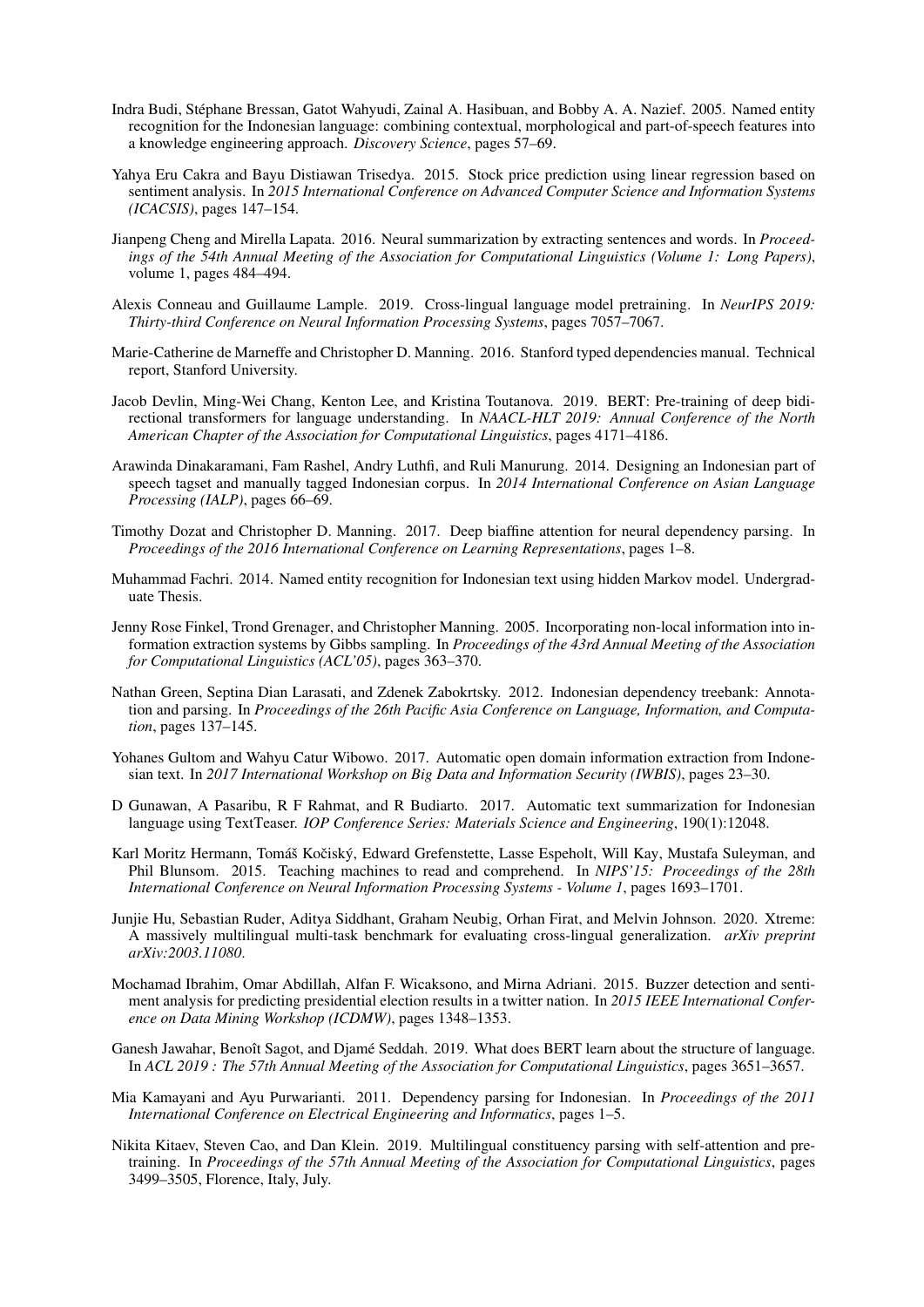- <span id="page-11-17"></span>Dan Kondratyuk and Milan Straka. 2019. 75 languages, 1 model: Parsing universal dependencies universally. In *Proceedings of the 2019 Conference on Empirical Methods in Natural Language Processing*, pages 2779–2795.
- <span id="page-11-11"></span>Fajri Koto and Gemala Y. Rahmaningtyas. 2017. Inset lexicon: Evaluation of a word list for indonesian sentiment analysis in microblogs. In *2017 International Conference on Asian Language Processing (IALP)*, pages 391– 394.
- <span id="page-11-14"></span>Fajri Koto, Jey Han Lau, and Timothy Baldwin. to appear. Liputan6: A large-scale Indonesian dataset for text summarization. In *Proceedings of the 1st Conference of the Asia-Pacific Chapter of the Association for Computational Linguistics and the 10th International Joint Conference on Natural Language Processing (AACL-IJCNLP 2020)*.
- <span id="page-11-12"></span>Fajri Koto. 2016. A publicly available Indonesian corpora for automatic abstractive and extractive chat summarization. In *Proceedings of LREC 2016*.
- <span id="page-11-8"></span>Kemal Kurniawan and Alham Fikri Aji. 2018. Toward a standardized and more accurate Indonesian part-of-speech tagging. In *2018 International Conference on Asian Language Processing (IALP)*, pages 303–307.
- <span id="page-11-13"></span>Kemal Kurniawan and Samuel Louvan. 2018. Indosum: A new benchmark dataset for Indonesian text summarization. In *2018 International Conference on Asian Language Processing (IALP)*, pages 215–220.
- <span id="page-11-16"></span>Guillaume Lample, Miguel Ballesteros, Sandeep Subramanian, Kazuya Kawakami, and Chris Dyer. 2016. Neural architectures for named entity recognition. In *Proceedings of the 2016 Conference of the North American Chapter of the Association for Computational Linguistics: Human Language Technologies*, pages 260–270, San Diego, California, June.
- <span id="page-11-7"></span>Septina Dian Larasati. 2012. IDENTIC corpus: Morphologically enriched Indonesian-English parallel corpus. In *LREC*, pages 902–906.
- <span id="page-11-2"></span>Patrick Lewis, Barlas Oguz, Ruty Rinott, Sebastian Riedel, and Holger Schwenk. 2020. MLQA: Evaluating crosslingual extractive question answering. In *ACL 2020: 58th Annual Meeting of the Association for Computational Linguistics*, pages 7315–7330.
- <span id="page-11-1"></span>Yaobo Liang, Nan Duan, Yeyun Gong, Ning Wu, Fenfei Guo, Weizhen Qi, Ming Gong, Linjun Shou, Daxin Jiang, Guihong Cao, Xiaodong Fan, Bruce Zhang, Rahul Agrawal, Edward Cui, Sining Wei, Taroon Bharti, Ying Qiao, Jiun-Hung Chen, Winnie Wu, Shuguang Liu, Fan Yang, Rangan Majumder, and Ming Zhou. 2020. XGLUE: A new benchmark dataset for cross-lingual pre-training, understanding and generation. *arXiv preprint arXiv:2004.01401*.
- <span id="page-11-15"></span>Chin-Yew Lin. 2004. ROUGE: A package for automatic evaluation of summaries. In *Text Summarization Branches Out: Proceedings of the ACL-04 Workshop*, pages 74–81.
- <span id="page-11-4"></span>Yang Liu and Mirella Lapata. 2019. Text summarization with pretrained encoders. In *Proceedings of the 2019 Conference on Empirical Methods in Natural Language Processing*, pages 3728–3738.
- <span id="page-11-0"></span>Minh-Thang Luong and Christopher D. Manning. 2016. Achieving open vocabulary neural machine translation with hybrid word-character models. In *Proceedings of 54th Annual Meeting of the Association for Computational Linguistics (ACL 2016)*, Berlin, Germany.
- <span id="page-11-9"></span>Andry Luthfi, Bayu Distiawan, and Ruli Manurung. 2014. Building an Indonesian named entity recognizer using Wikipedia and DBPedia. In *2014 International Conference on Asian Language Processing (IALP)*, pages 19– 22.
- <span id="page-11-10"></span>Ryan McDonald, Joakim Nivre, Yvonne Quirmbach-Brundage, Yoav Goldberg, Dipanjan Das, Kuzman Ganchev, Keith Hall, Slav Petrov, Hao Zhang, Oscar Täckström, Claudia Bedini, Núria Bertomeu Castelló, and Jungmee Lee. 2013. Universal dependency annotation for multilingual parsing. In *Proceedings of the 51st Annual Meeting of the Association for Computational Linguistics (Volume 2: Short Papers)*, volume 2, pages 92–97.
- <span id="page-11-6"></span>Marek Medved and Vít Suchomel. 2017. Indonesian web corpus (idWac). In *LINDAT/CLARIN digital library at the Institute of Formal and Applied Linguistics (UFAL), Faculty of Mathematics and Physics, Charles Univer- ´ sity*.
- <span id="page-11-3"></span>Dat Quoc Nguyen and Anh Tuan Nguyen. 2020. PhoBERT: Pre-trained language models for Vietnamese. *arXiv preprint arXiv:2003.00744*.
- <span id="page-11-5"></span>Allen Nie, Erin Bennett, and Noah Goodman. 2019. DisSent: Learning sentence representations from explicit discourse relations. In *Proceedings of the 57th Annual Meeting of the Association for Computational Linguistics*, pages 4497–4510, Florence, Italy, July.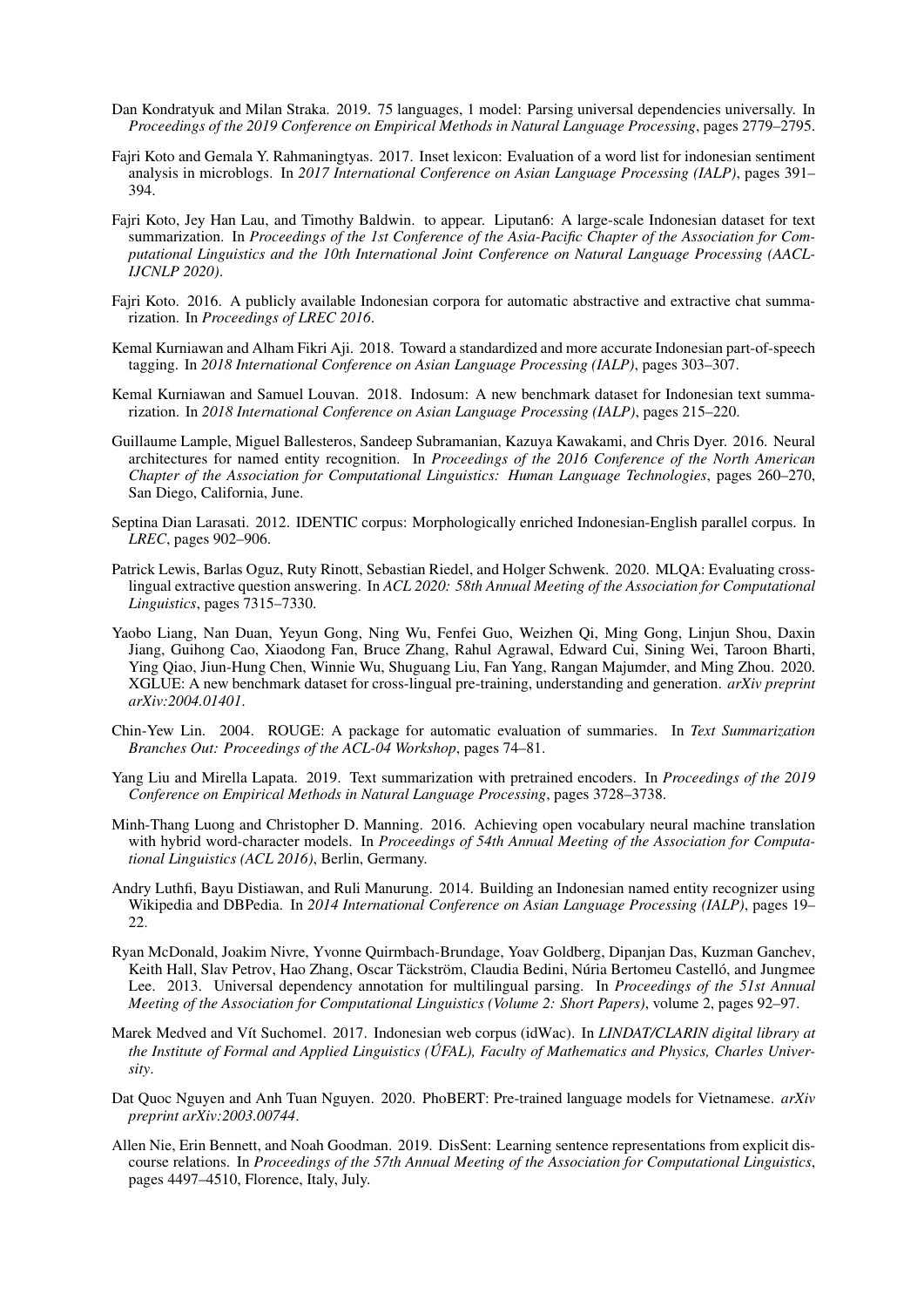- <span id="page-12-13"></span>Joakim Nivre, Johan Hall, Jens Nilsson, Atanas Chanev, Gülsen Eryigit, Sandra Kübler, Svetoslav Marinov, and Erwin Marsi. 2005. MaltParser: A language-independent system for data-driven dependency parsing. *Natural Language Engineering*, 13(2):95–135.
- <span id="page-12-14"></span>Yanuar Nurdiansyah, Saiful Bukhori, and Rahmad Hidayat. 2018. Sentiment analysis system for movie review in Bahasa Indonesia using naïve bayes classifier method. *Journal of Physics: Conference Series*, 1008:12011.
- <span id="page-12-10"></span>Femphy Pisceldo, Ruli Manurung, and Mirna Adriani. 2009. Probabilistic part of speech tagging for Bahasa Indonesia. In *Third International MALINDO Workshop*, pages 1–6.
- <span id="page-12-11"></span>Valdi Rachman, Septiviana Savitri, Fithriannisa Augustianti, and Rahmad Mahendra. 2017. Named entity recognition on Indonesian twitter posts using long short-term memory networks. In *2017 International Conference on Advanced Computer Science and Information Systems (ICACSIS)*.
- <span id="page-12-7"></span>Alec Radford, Karthik Narasimhan, Tim Salimans, and Ilya Sutskever. 2018. Building a discourse-tagged corpus in the framework of rhetorical structure theory. In *CoRR, abs/1704.01444, 2017*.
- <span id="page-12-1"></span>Alec Radford, Jeffrey Wu, Rewon Child, David Luan, Dario Amodei, and Ilya Sutskever. 2019. Language models are unsupervised multitask learners. *OpenAI Blog*, 1(8):9.
- <span id="page-12-8"></span>Colin Raffel, Noam Shazeer, Adam Roberts, Katherine Lee, Sharan Narang, Michael Matena, Yanqi Zhou, Wei Li, and Peter J. Liu. 2019. Exploring the limits of transfer learning with a unified text-to-text transformer. *arXiv preprint arXiv:1910.10683*.
- <span id="page-12-17"></span>Arief Rahman and Ayu Purwarianti. 2020. Dense word representation utilization in Indonesian dependency parsing. *Jurnal Linguistik Komputasional*, 3(1):12–19.
- <span id="page-12-12"></span>Arief Rahman, Kuncoro Adhiguna, and Ayu Purwarianti. 2017. Ensemble technique utilization for Indonesian dependency parser. *PACLIC*, pages 64–71.
- <span id="page-12-0"></span>Pranav Rajpurkar, Robin Jia, and Percy Liang. 2018. Know what you don't know: Unanswerable questions for SQuAD. *arXiv preprint arXiv:1806.03822*.
- <span id="page-12-15"></span>Alexander M. Rush, Sumit Chopra, and Jason Weston. 2015. A neural attention model for abstractive sentence summarization. In *Proceedings of the 2015 Conference on Empirical Methods in Natural Language Processing*, pages 379–389.
- <span id="page-12-16"></span>Abigail See, Peter J. Liu, and Christopher D. Manning. 2017. Get to the point: Summarization with pointergenerator networks. In *Proceedings of the 55th Annual Meeting of the Association for Computational Linguistics (Volume 1: Long Papers)*, volume 1, pages 1073–1083.
- <span id="page-12-6"></span>Chi Sun, Luyao Huang, and Xipeng Qiu. 2019. Utilizing BERT for aspect-based sentiment analysis via constructing auxiliary sentence. In *NAACL-HLT (1)*, pages 380–385.
- <span id="page-12-9"></span>F. Tala, J. Kamps, K.E. Muller, and M. de Rijke. 2003. The impact of stemming on information retrieval in Bahasa ¨ Indonesia. In *Proceedings of The 14th Meeting of Computational Linguistics in the Netherlands*.
- <span id="page-12-5"></span>Ashish Vaswani, Noam Shazeer, Niki Parmar, Jakob Uszkoreit, Llion Jones, Aidan N. Gomez, Lukasz Kaiser, and Illia Polosukhin. 2017. Attention is all you need. In *Proceedings of the 31st International Conference on Neural Information Processing Systems*, pages 5998–6008.
- <span id="page-12-3"></span>Alex Wang, Yada Pruksachatkun, Nikita Nangia, Amanpreet Singh, Julian Michael, Felix Hill, Omer Levy, and Samuel R. Bowman. 2019a. SuperGLUE: A stickier benchmark for general-purpose language understanding systems. In *Advances in Neural Information Processing Systems*, pages 3266–3280.
- <span id="page-12-2"></span>Alex Wang, Amanpreet Singh, Julian Michael, Felix Hill, Omer Levy, and Samuel R. Bowman. 2019b. GLUE: A multi-task benchmark and analysis platform for natural language understanding. In *ICLR 2019: 7th International Conference on Learning Representations*.
- <span id="page-12-18"></span>Yuxuan Wang, Wanxiang Che, Jiang Guo, Yijia Liu, and Ting Liu. 2019c. Cross-lingual BERT transformation for zero-shot dependency parsing. In *Proceedings of the 2019 Conference on Empirical Methods in Natural Language Processing*, pages 5720–5726.
- <span id="page-12-4"></span>Bryan Wilie, Karissa Vincentio, Genta Indra Winata, Samuel Cahyawijaya, Xiaohong Li, Zhi Yuan Lim, Sidik Soleman, Rahmad Mahendra, Pascale Fung, Syafri Bahar, and Ayu Purwarianti. 2020. IndoNLU: Benchmark and resources for evaluating Indonesian natural language understanding. *arXiv preprint arXiv:2009.05387*.